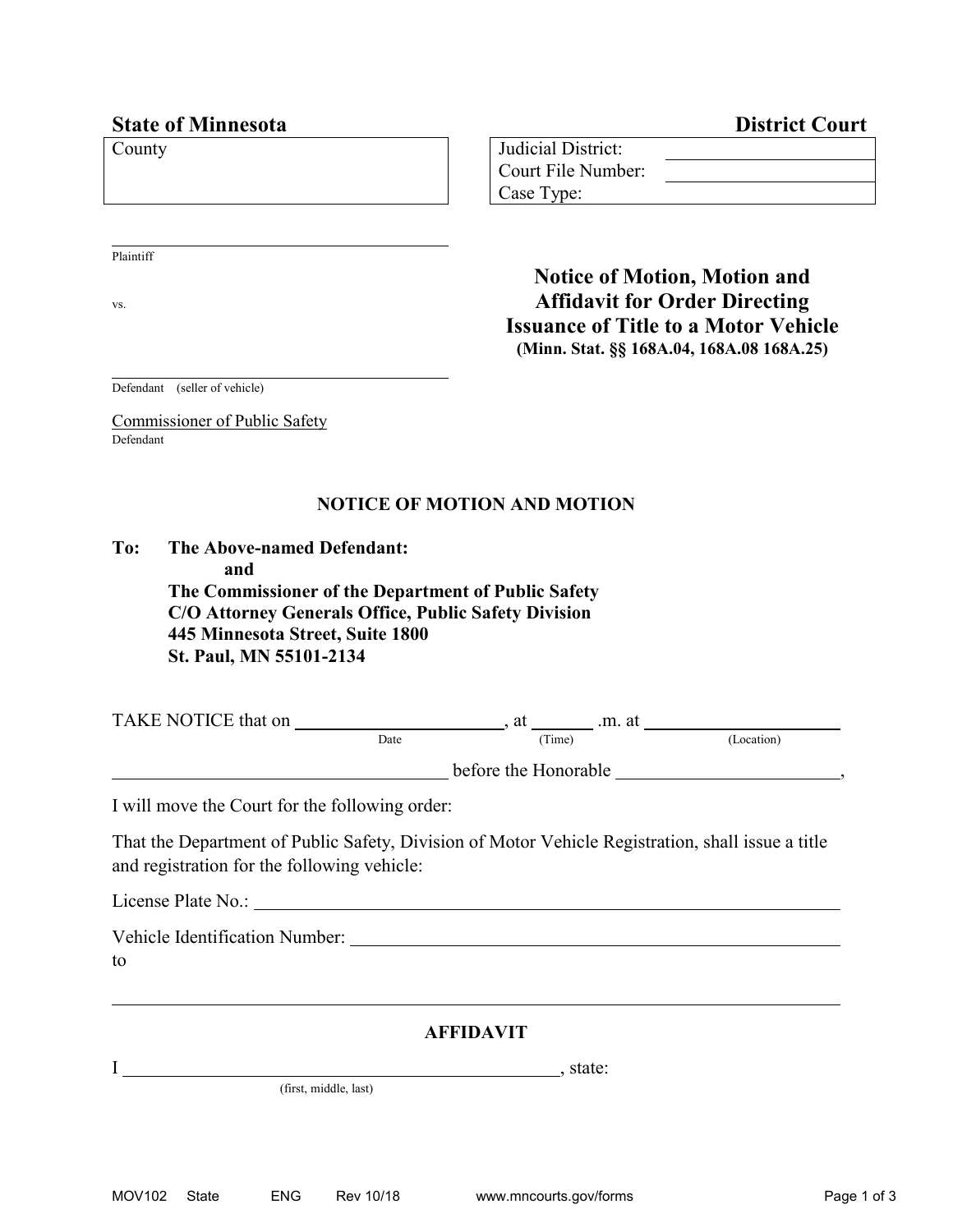|                                                                    |                                                  | $for $ 8 \qquad \qquad \text{on} \qquad \qquad \text{on}$                                         |             |
|--------------------------------------------------------------------|--------------------------------------------------|---------------------------------------------------------------------------------------------------|-------------|
|                                                                    |                                                  | Date                                                                                              |             |
|                                                                    |                                                  | Make Nature Note Note 2 Noted Note 2 November 2014                                                |             |
|                                                                    |                                                  |                                                                                                   |             |
|                                                                    |                                                  | $\Box$ New                                                                                        | $\Box$ Used |
|                                                                    | Odometer                                         |                                                                                                   |             |
|                                                                    | $\Box$ This is the true cumulative mileage.      |                                                                                                   |             |
|                                                                    |                                                  | $\Box$ It is unknown whether this is the true cumulative mileage.                                 |             |
| To the best of buyer(s) knowledge this vehicle:                    |                                                  |                                                                                                   |             |
| $\Box$ Has sustained damage in excess of 70% actual cash value; or |                                                  |                                                                                                   |             |
|                                                                    |                                                  | $\Box$ Has not sustained damage in excess of 70% actual cash value.                               |             |
| $\Box$ I am the sole owner of this vehicle.<br>3.                  |                                                  |                                                                                                   |             |
| <b>OR</b>                                                          |                                                  |                                                                                                   |             |
|                                                                    |                                                  | $\Box$ The following individual(s) is/are co-owner(s) of the vehicle: Provide first, middle, last |             |
|                                                                    |                                                  |                                                                                                   |             |
|                                                                    | 4. I paid in full the above amount and there is: |                                                                                                   |             |
|                                                                    | $\Box$ No other secured interest in the vehicle. |                                                                                                   |             |
|                                                                    | <b>OR</b>                                        |                                                                                                   |             |
|                                                                    | of Release.                                      |                                                                                                   |             |
|                                                                    | parties:                                         | In order of priority, list Name, Address and Dates of security agreements of any secured          |             |